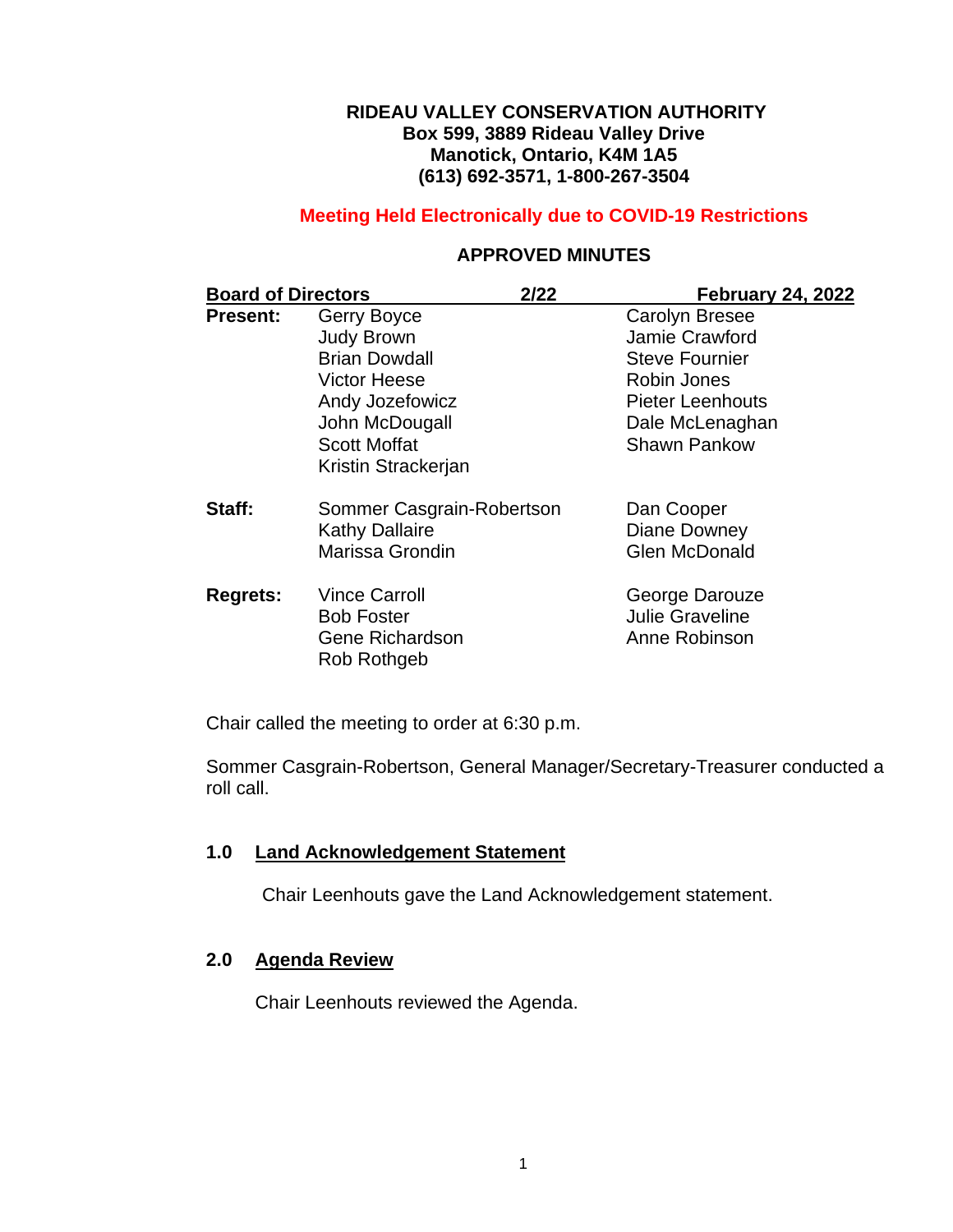### **3.0 Adoption of Agenda**

| <b>Motion 1-220224</b> | Moved by:    | Andy Jozefowicz       |
|------------------------|--------------|-----------------------|
|                        | Seconded by: | <b>Carolyn Bresee</b> |

THAT the Board of Directors of the Rideau Valley Conservation Authority adopts the Agenda as circulated.

#### **Motion Carried**

#### **4.0 Declaration of Interest**

There were no declarations of interest.

#### **5.0 Approval of Minutes of January 27, 2022**

| <b>Motion 2-220224</b> | Moved by:    | <b>Brian Dowdall</b> |
|------------------------|--------------|----------------------|
|                        | Seconded by: | Gerry Boyce          |

THAT the Board of Directors of the Rideau Valley Conservation Authority approves the Minutes of the Board of Directors Meeting #01/22, January 27, 2022.

**Motion Carried**

#### **6.0 Business Arising from the Minutes**

There was no business arising.

#### **7.0 AGM**

7.0a Appointments to Executive Committee

Sommer Casgrain-Robertson explained the policy requirements for appointing the Executive Committee.

| <b>Motion 3-220224</b> | Moved by:    | Dale McLenaghan |
|------------------------|--------------|-----------------|
|                        | Seconded by: | Shawn Pankow    |

That the Board of Directors of the Rideau Valley Conservation Authority appoint the Chair, Vice-Chair, Brian Dowdall, Victor Heese, and Anne Robinson to the RVCA's Executive Committee for the year 2022.

#### **Motion Carried**

7.0b Appointments to Audit Committee

Sommer Casgrain-Robertson explained the policy requirements for appointing the Audit Committee.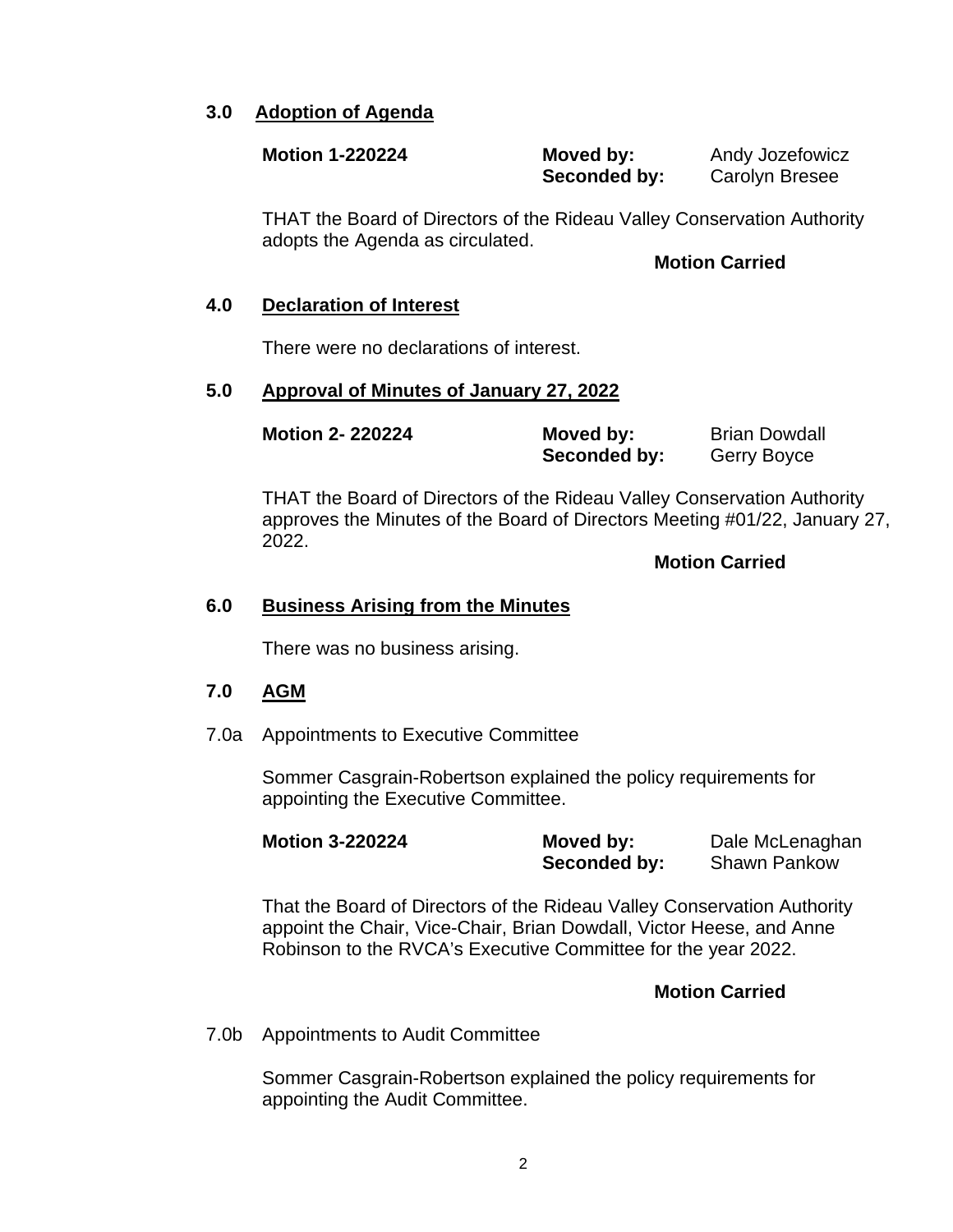#### **Motion 4-220224 Moved by:** Judy Brown **Seconded by:** Steve Fournier

THAT the Board of Directors of the Rideau Valley Conservation Authority appoint the Chair, Vice-Chair, Jamie Crawford, Dale McLenaghan, and Rob Rothgeb to the RVCA Audit Committee for the year 2022.

### **Motion Carried**

7.0c Appointments to Conservation Ontario

Sommer Casgrain-Robertson explained the guidance for appointing Conservation Ontario voting delegates

| <b>Motion 5-220224</b> | Moved by:    | <b>Brian Dowdall</b> |
|------------------------|--------------|----------------------|
|                        | Seconded by: | Jamie Crawford       |

THAT the Board of Directors of the Rideau Valley Conservation Authority appoint the Chair as RVCA's voting delegate for Conservation Ontario Council for 2022 and that the Vice-Chair and General Manager be appointed as first and second alternate respectively.

## **Motion Carried**

7.0d Appointment of Auditors

Sommer Casgrain-Robertson provided background on the auditors appointed for the last three years, and recommend they be appointed for another oneyear term.

| <b>Motion 6-220224</b> | Moved by:    | <b>Carolyn Bresee</b> |
|------------------------|--------------|-----------------------|
|                        | Seconded by: | Robin Jones           |

THAT the Board of Directors of the Rideau Valley Conservation Authority appoint MNP LLP as the auditor for the Rideau Valley Conservation Authority and Rideau Valley Conservation Foundation for 2022.

### **Motion Carried**

7.0e Appointment of Legal Counsel

Sommer Casgrain-Robertson explained the RVCA appoints legal counsel every year to use on an as needed basis.

| <b>Motion 7-220224</b> | Moved by:    | John McDougall    |
|------------------------|--------------|-------------------|
|                        | Seconded by: | <b>Judy Brown</b> |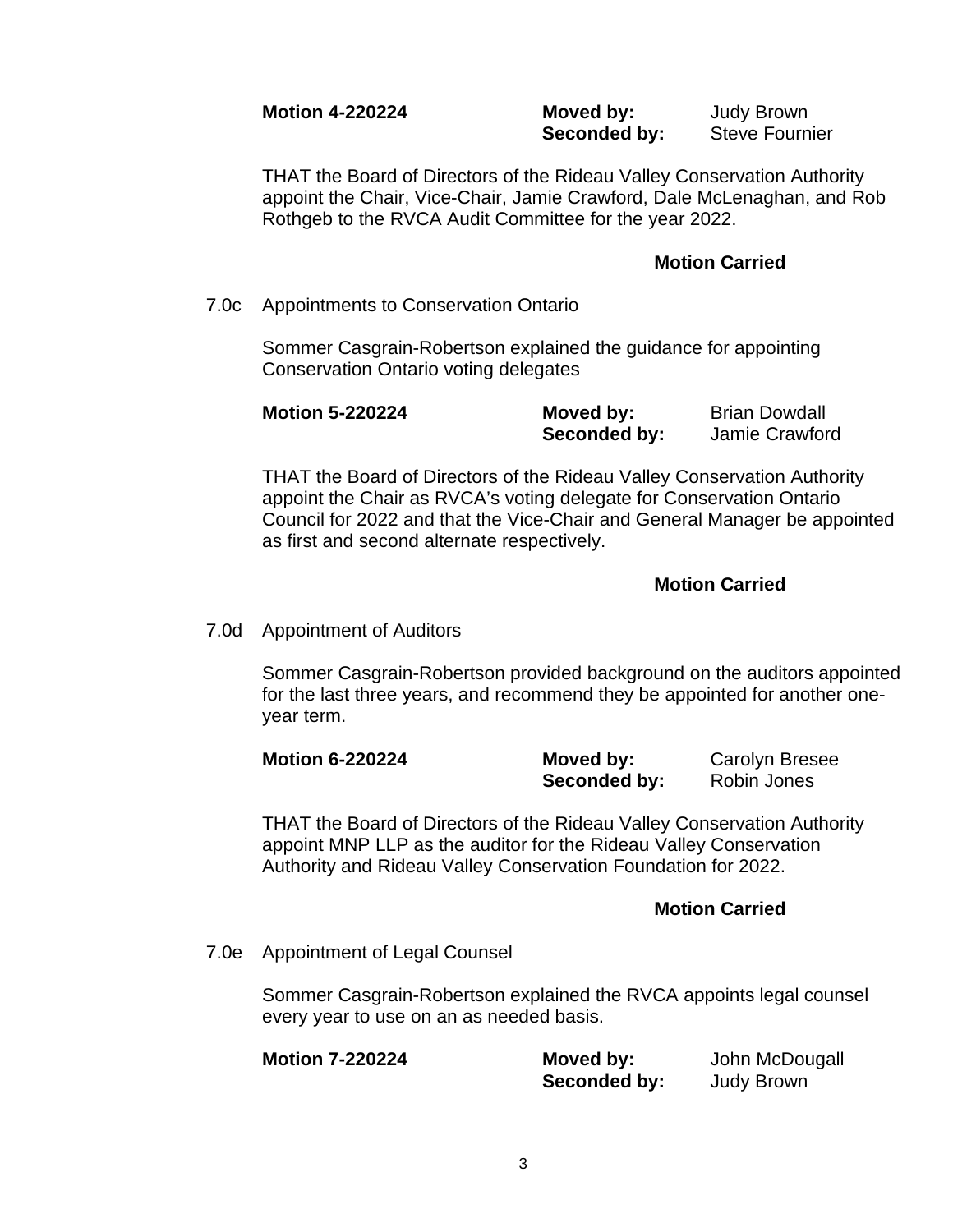THAT the Board of Directors of the Rideau Valley Conservation Authority appoint the firm of Bell Baker LLP as legal counsel for the RVCA for the year 2022;

THAT the firm of Bird Richard be retained for employment issues;

THAT the firm of Wilson Law Partners LLP be retained for land transfers; and

Furthermore, THAT other legal counsel be retained as required.

## **Motion Carried**

#### 7.0f Appointment of Land Appraisers

Sommer Casgrain-Robertson explained the need for appointing Land Appraisers who are familiar with the Eco Gifts program to assist staff with land donations.

| <b>Motion 8-220224</b> | Moved by:    | <b>Steve Fournier</b> |
|------------------------|--------------|-----------------------|
|                        | Seconded by: | Dale McLenaghan       |

THAT the Board of Directors of the Rideau Valley Conservation Authority appoint the firms of S. Rayner & Associates of Kingston and Rivington & Associates of Perth as land appraisers for the RVCA for the year 2022.

### **Motion Carried**

7.0g Appointment of Signing Authorities

Sommer Casgrain-Robertson outlined RVCA's signing authorities

| <b>Motion 9-220224</b> | Moved by:    | Jamie Crawford |
|------------------------|--------------|----------------|
|                        | Seconded by: | Gerry Boyce    |

THAT the Rideau Valley Conservation Authority Board of Directors appoint the following positions as RVCA's signing officers for 2022:

- General Manager / Secretary-Treasurer
- Manager of Finance
- Director of Communications and Outreach
- Chair of the Board of Directors
- Vice-Chair of the Board of Directors

### **Motion Carried**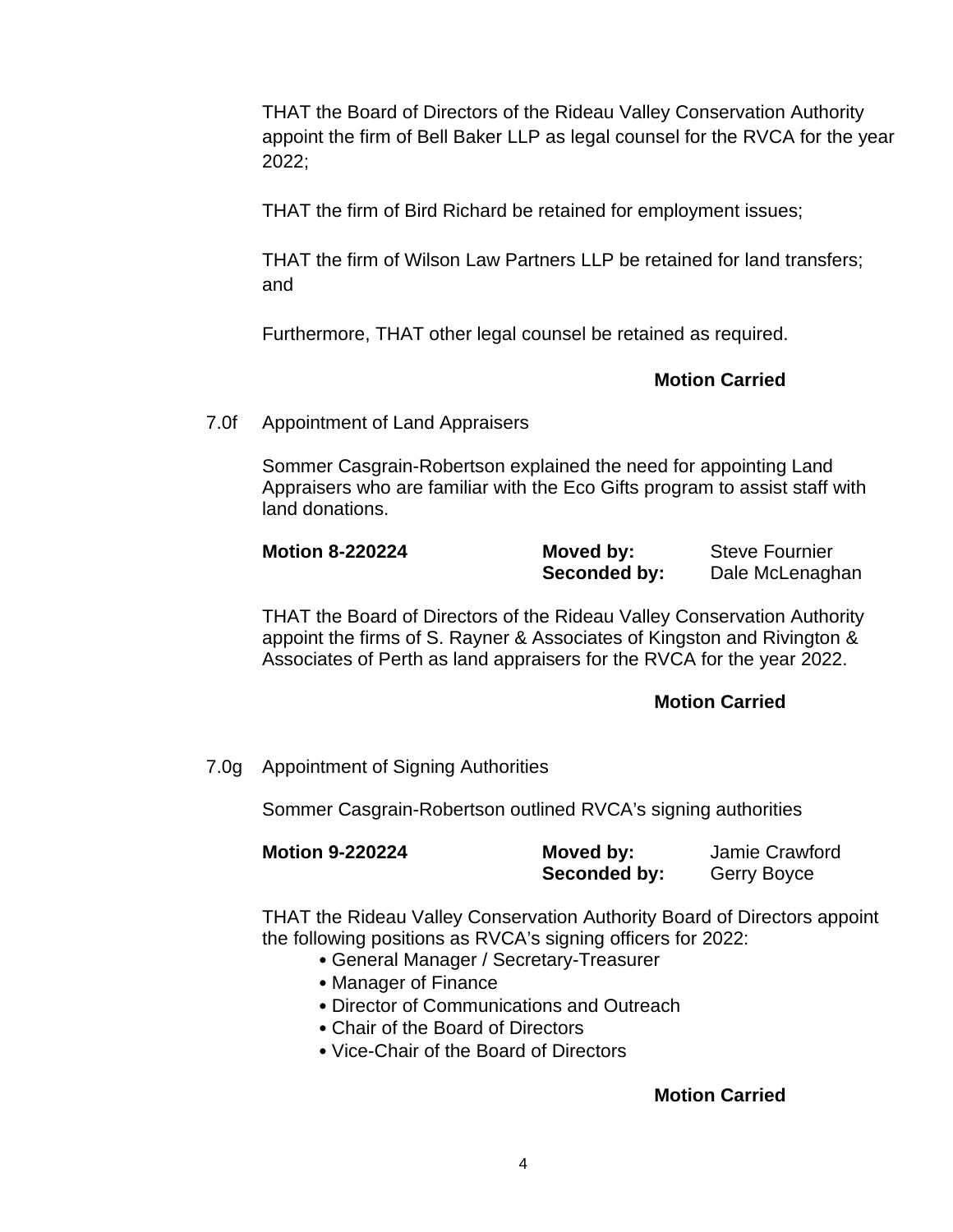## **8.0 2022 Budget and Workplan Approval**

Sommer Casgrain-Robertson gave an overview of the budget approval timeline and noted that the draft budget and workplan had been circulated to municipalities for review and comment on December 3, 2021. Comments were requested by February 16, 2022, and as of the Board meeting, no comments or concerns had been received from municipalities. Sommer Casgrain-Robertson responded to questions from the board.

A recorded vote of all Members was taken to approve the 2022 budget.

| <b>Motion 10-220224</b> | Moved by:    | <b>Brian Dowdall</b>  |
|-------------------------|--------------|-----------------------|
|                         | Seconded by: | <b>Steve Fournier</b> |

THAT the Board of Directors of the Rideau Valley Conservation Authority approves the attached 2022 Budget in the amount of \$11,639,143 (dated October 20, 2021);

THAT the Board of Directors of the Rideau Valley Conservation Authority establishes a 2022 general municipal levy of \$6,461,296;

THAT this levy be apportioned to the participating municipalities according to the attached sheet entitled "2022 Draft Municipal Levy Apportionment" (dated October 20, 2021); and further

THAT the Board of Directors of the Rideau Valley Conservation Authority establishes special levies payable by the City of Ottawa as sole benefitting municipality as follows:

- 1. \$10,000 Capital Reserve for Water Control Structures in Ottawa
- 2. \$21,500 Capital Reserve for Britannia Village Flood Control Project
- 3. \$40,000 Operation of Water Control Structures in Ottawa
- 4. \$1,119,559 Rideau River Ice Management in Ottawa
- 5. \$158,696 Aquatic Monitoring in Ottawa

### **Those in favour:**

- Gerry Boyce Carolyn Bresee Judy Brown Jamie Crawford **Brian Dowdall** Steve Fournier Victor Heese **Robin Jones** Andy Jozefowicz **Pieter Leenhouts** John McDougall **Dale McLenaghan** Scott Moffat **Shawn Pankow** Kristin Strackerjan
	-

**Absent:**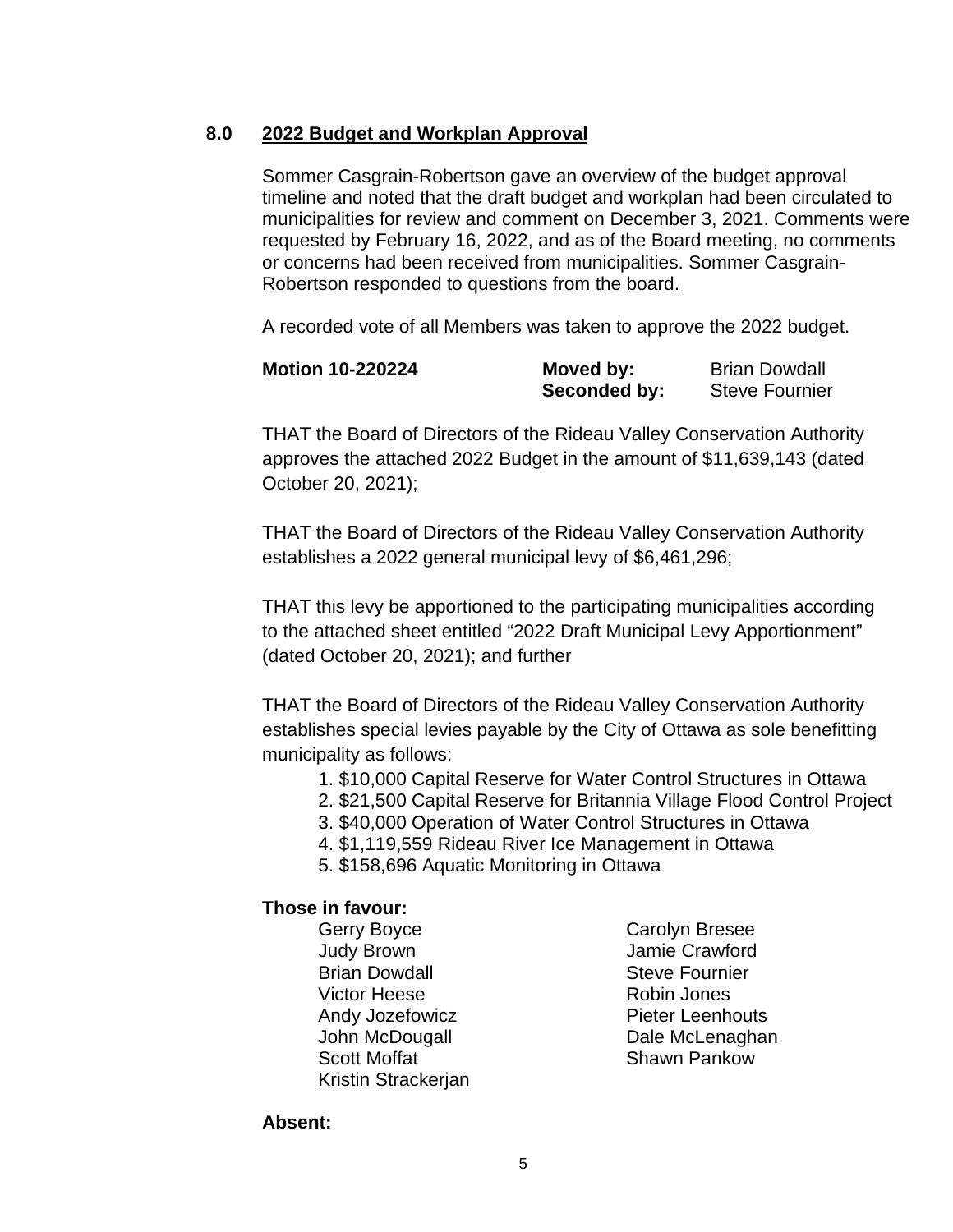Vince Carroll **George Darouze** Bob Foster<br>
Gene Richardson<br>
Gene Richardson<br>
Anne Robinson Gene Richardson Rob Rothgeb

## **Motion Carried**

## **9.0 Financial Reports for the Year Ending December 31, 2021**

Kathy Dallaire, Manager of Finance, presented the unaudited 2021 financial reports. Staff responded to questions from the Board.

A board member requested a summary of annual operating expenses for the Rideau Ferry Yacht Club Conservation Area. Staff confirmed that they would follow up and provide a summary to the member.

| <b>Motion 11-220224</b> | Moved by:    | <b>Brian Dowdall</b> |
|-------------------------|--------------|----------------------|
|                         | Seconded by: | John McDougall       |

THAT the Board of Directors of the Rideau Valley Conservation Authority receive the Unaudited Revenue and Expenditure Reports and Unaudited Statement of Financial Position for the year ending December 31, 2021.

## **Motion Carried**

### **10.0 Proposed Year-end Reserve Transfers for 2021**

Kathy Dallaire, Manager of Finance, gave an overview of the proposed yearend reserve transfers and answered questions.

| <b>Motion 12-220224</b> | Moved by:    | Andy Jozefowicz       |
|-------------------------|--------------|-----------------------|
|                         | Seconded by: | <b>Carolyn Bresee</b> |

THAT the Board of Directors of the Rideau Valley Conservation Authority approve the attached 2021 Proposed Reserve Transfers.

## **Motion Carried**

# **11.0 Appointment of Agricultural Representative**

Sommer Casgrain-Robertson provided information about the intent of the Minister of Environment, Conservation and Parks to appoint one agricultural sector representative to each conservation authority Board of Directors under changes made to the *Conservation Authorities Act* in 2020. A timeline of when this appointment is to take place is to be determined, but job postings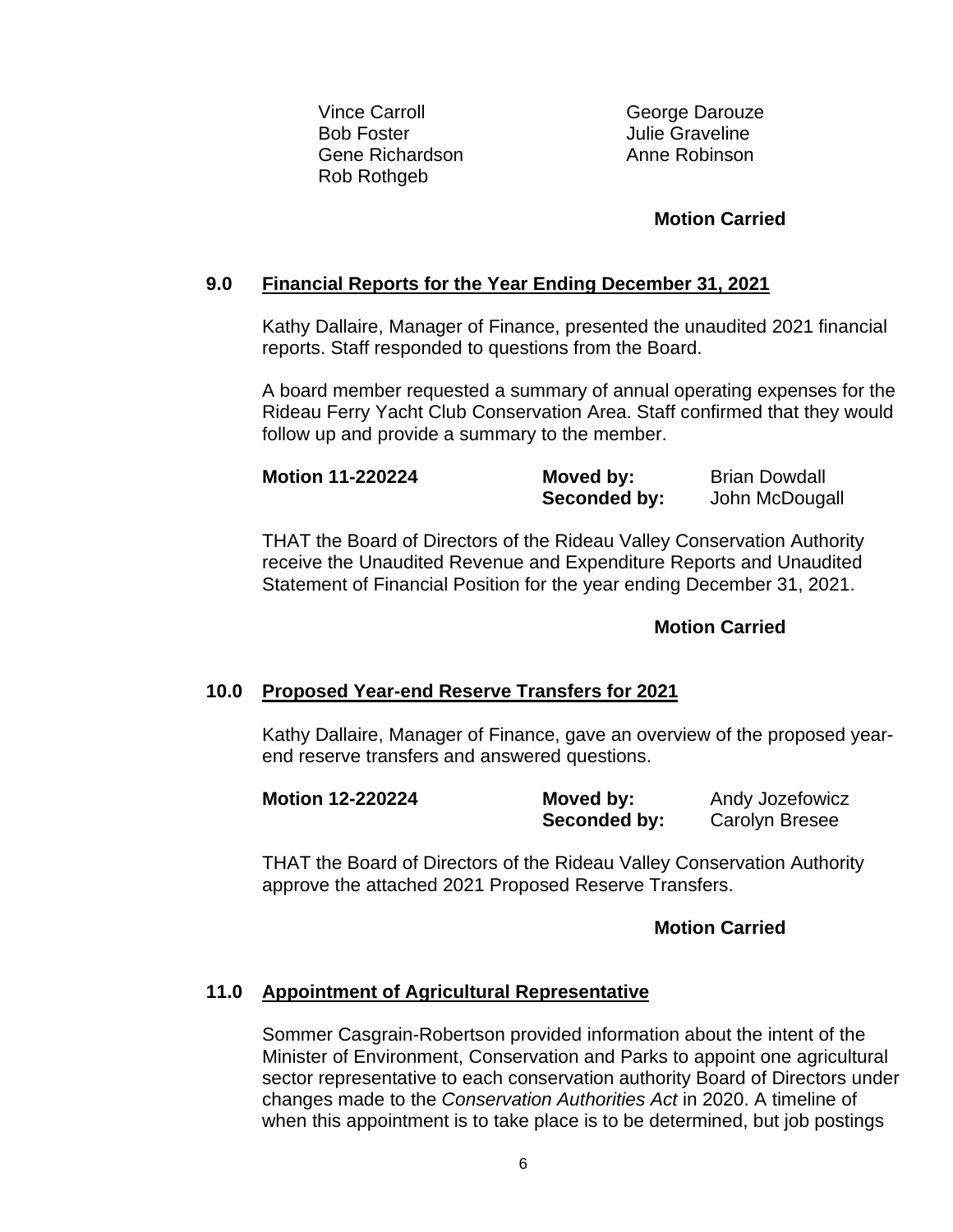for the positions were posted on the Public Appointments Secretariat website on February 8, 2022.

Ms. Casgrain-Robertson informed the Board that the RVCA reached out to local OFA and OSCIA regional representatives to ensure they were aware of the posting. Staff responded to questions from the Board.

| <b>Motion 13-220224</b> | Moved by:    | Robin Jones           |
|-------------------------|--------------|-----------------------|
|                         | Seconded by: | <b>Steve Fournier</b> |

THAT the Board of Directors of the Rideau Valley Conservation Authority receive this report for information.

**Motion Carried**

## **12.0 MECP Phase 2 Consultation Guide**

Sommer Casgrain-Robertson provided a brief overview of the MECP's Phase 2 Consultation Guide and indicated that much of it reflects RVCA's current practices and what is set out in existing regulation and/or policy. Staff responded to questions.

| <b>Motion 14-220224</b> | Moved by:    | <b>Judy Brown</b>    |
|-------------------------|--------------|----------------------|
|                         | Seconded by: | <b>Brian Dowdall</b> |

THAT the Board of Directors of the Rideau Valley Conservation Authority receive this report for information.

**Motion Carried**

# **13.0 Inventory of Programs and Services**

Sommer Casgrain-Robertson provided a brief timeline of required changes under amendments to the *Conservation Authorities Act*, including the need to complete a Programs and Services Inventory by February 28, 2022. Ms. Casgrain-Robertson explained that the inventory attached to the staff report for Board consideration meets all content requirements, but staff will be preparing an improved refined version to circulate to municipalities once Phase 2 regulations are released by the province. It is the next version of the inventory that staff will consult municipalities on to ensure municipalities have the complete picture and the best available information to review prior to beginning discussions with conservation authorities.

Staff responded to questions from the Board.

| <b>Motion 15-220224</b> | Moved by:    | <b>Carolyn Bresee</b> |
|-------------------------|--------------|-----------------------|
|                         | Seconded by: | <b>Victor Heese</b>   |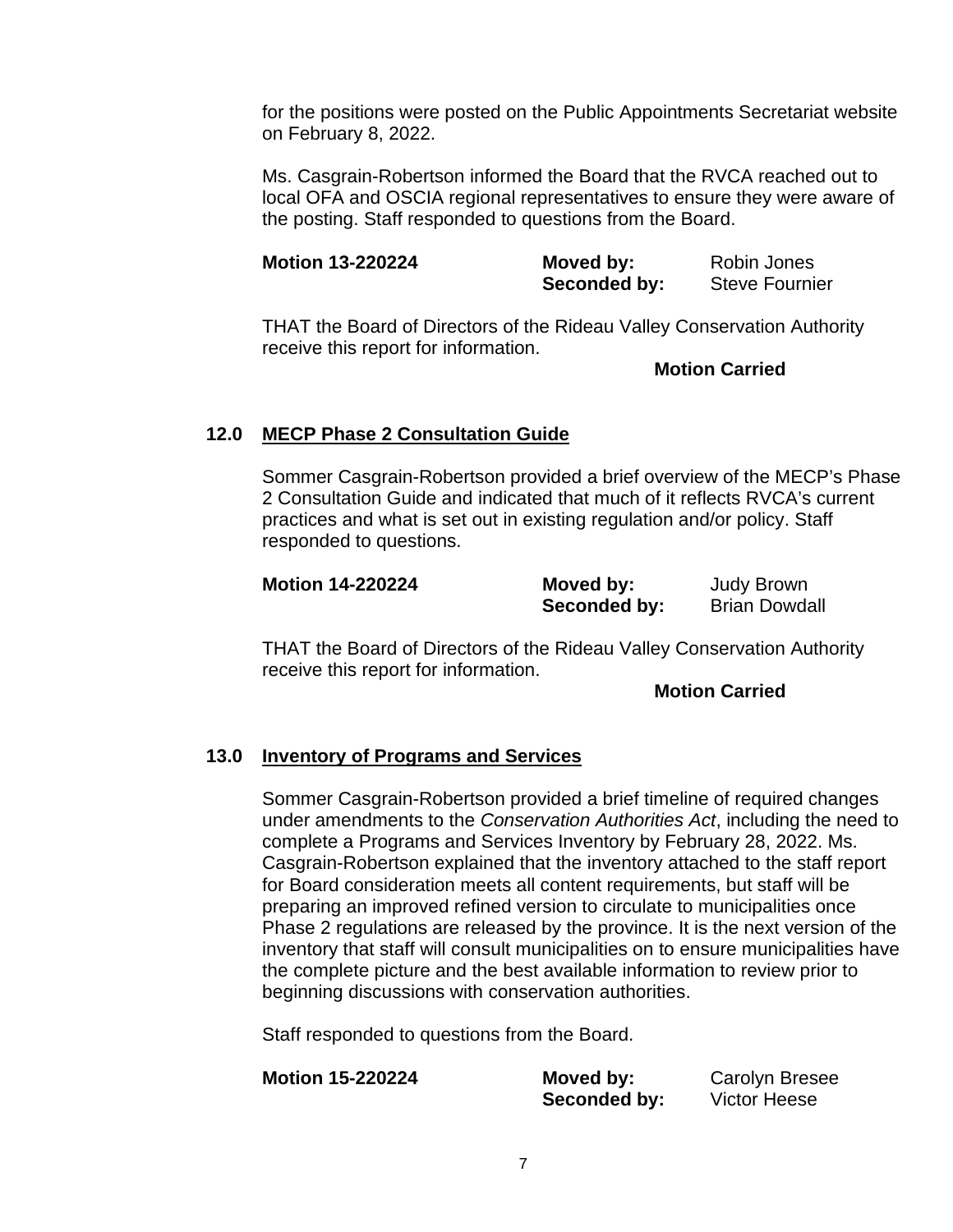THAT the Board of Directors of the Rideau Valley Conservation Authority approve the attached Programs and Services Inventory (Version 1 – Preliminary Draft) and direct staff to circulate a copy to all member municipalities and the Minister of Environment, Conservation and Parks by February 28, 2022, in compliance with Ontario Regulation 687/21.

#### **Motion Carried**

### **14.0 Meetings**

- a) MECP Phase 2 Consultation Guide Webinar: February 2, 2022
- b) RVCA's Annual Flood Forecasting & Warning Program Meeting: February 22, 2022

Upcoming

- c) RVCF Board of Directors Meeting: March 16, 2022
- d) RVCA Board of Directors Meeting: March 24, 2022

#### **15.0 Member Inquiries**

Steve Fournier stated he attended the RVCA's Flood Forecasting and Warning Program meeting and felt that it was very informative and well presented. Ms. Casgrain-Robertson thanked the member and indicated that she would relay the positive comments back to those staff who organized the meeting.

Brian Dowdall asked if the RVCA's COVID-19 policies and practices would be changing in light of the lifting of some provincial restrictions. Ms. Casgrain-Robertson indicated that the eastern conservation authorities were in the process of reviewing the recent provincial announcement and reviewing current COVID protocols. Staff anticipate preparing a reopening plan in the coming weeks.

#### **16.0 New Business**

No new business.

#### **17.0 Adjournment**

The Chair adjourned the meeting at 7:46 p.m. on a motion by Andy Jozefowicz which was seconded by Steve Fournier